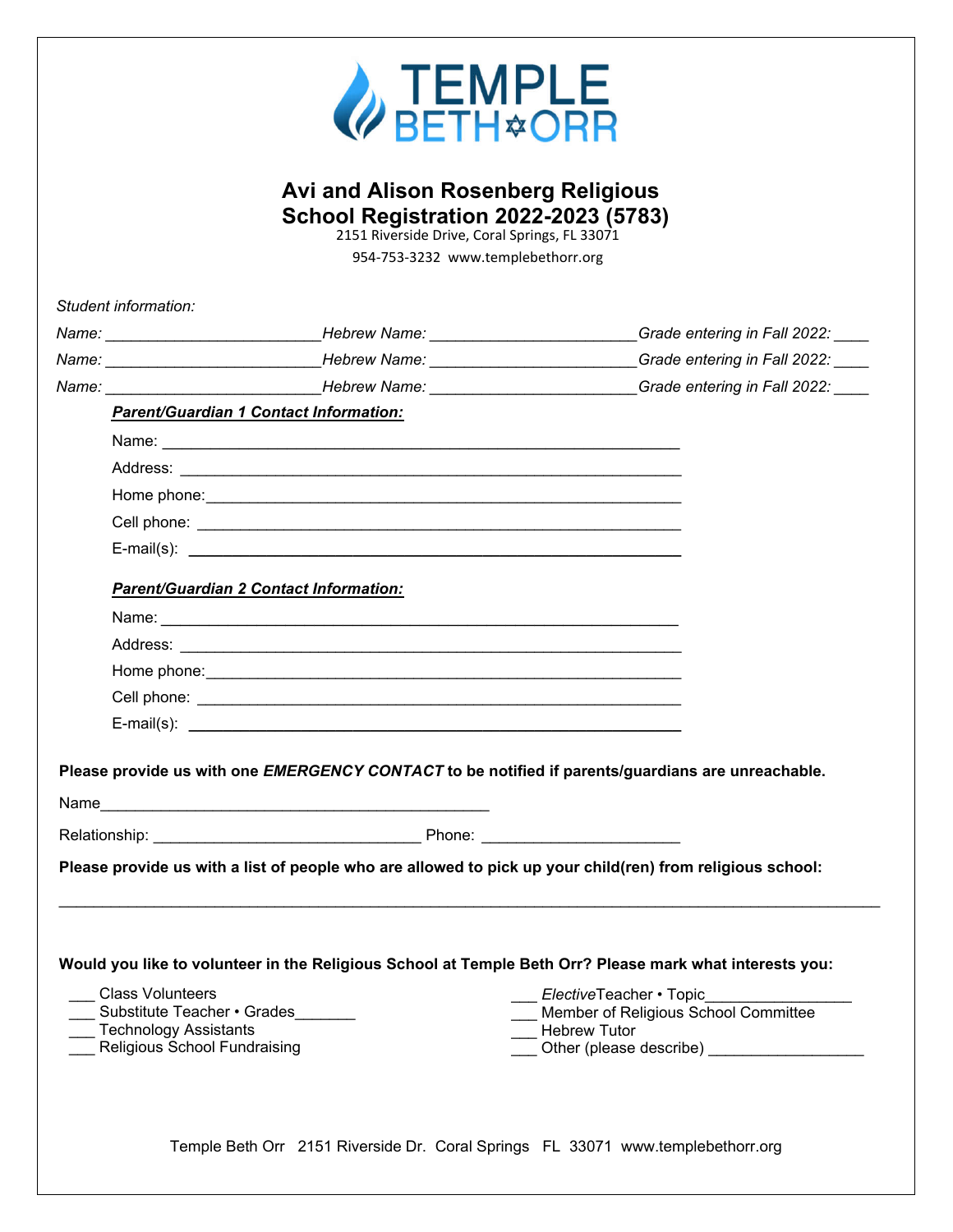## *Medical Information*

**Please fill out the Medical information for each of your children**. Also, please indicate any specific medical and/or psychiatric conditions including asthma, allergies requiring an epi-pen, depression, and/or dietary restrictions. All information is strictly confidential (on file in office and with teacher).

| I hereby grant permission for the Staff of Temple Beth Orr's Avi and Alison Rosenberg Religious School to contact the<br>above medical personnel to obtain emergency medical care if warranted:                                                                                                                           |      |
|---------------------------------------------------------------------------------------------------------------------------------------------------------------------------------------------------------------------------------------------------------------------------------------------------------------------------|------|
|                                                                                                                                                                                                                                                                                                                           |      |
| Signature Date Description of the Contract of the Contract of the Contract of the Contract of the Contract of the Contract of the Contract of the Contract of the Contract of the Contract of the Contract of the Contract of                                                                                             |      |
| PhotožVideožUnd Website Release<br>Orr. Periodically we may publish information regarding our religious school programs in local newspapers and/or on the<br>TBO Website and/or Facebook page. We request that you carefully consider whether you agree or disagree to allow your<br>child(ren)'s picture to be featured. |      |
|                                                                                                                                                                                                                                                                                                                           |      |
|                                                                                                                                                                                                                                                                                                                           |      |
| We may take photos and/or videos of your child(ren) during religious school and/or programs and events at Temple Beth                                                                                                                                                                                                     | Date |
|                                                                                                                                                                                                                                                                                                                           |      |
|                                                                                                                                                                                                                                                                                                                           |      |
|                                                                                                                                                                                                                                                                                                                           |      |
|                                                                                                                                                                                                                                                                                                                           | Date |